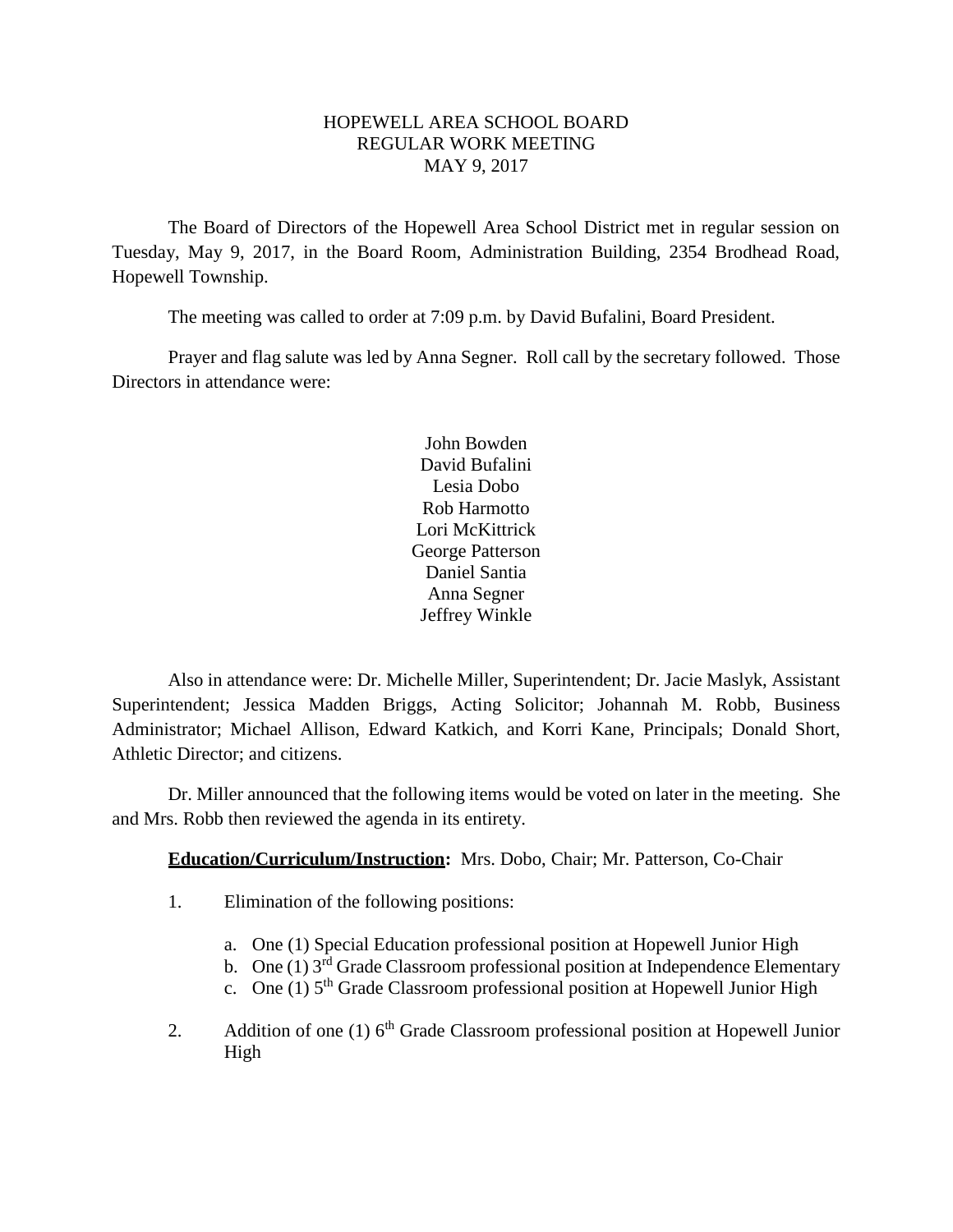**Finance and Budget**: Mr. Bowden, Chair; Mr. Winkle, Co-Chair

- 1. Adoption of the Hopewell Area School District proposed 2017-2018 General Fund budget, which projects revenues of \$38,570,086 and appropriations of \$40,283,268. The difference of \$1,713,182 will come from the Fund Balance.
- 2. Ratify the following:
	- a. CD purchase in the amount of \$248,000 for a net rate of 1.020% for 181 days from Bank of the Ozarks, Little Rock, AR to mature 10/30/17.
	- b. CD purchase in the amount of \$248,000 for a net rate of .990% for 181 days from Usameribank, Key Largo, FL to mature 10/30/17.

**Nutrition and Food Services:** Ms. McKittrick, Chair; Mr. Bowden, Co-Chair

- 1. Resignation of Season Weiss, cafeteria employee, effective April 27, 2017.
- 2. Unpaid leave of absence for Valerie Alexander, cafeteria employee, effective May 1, 2017 until June 2, 2017.

**Personnel**: Mr. Harmotto, Chair; Mrs. Segner, Co-Chair

- 1. Waiver of requirement per Board Policy 338 for Terri Owczarzak, upon acceptance of resignation for retirement, to return to District employment in the 2017-2018 school year.
- 2. Resignation for retirement of Terri Owczarzak, kindergarten teacher at Independence Elementary, effective August 31, 2017.
- 3. Resignation of Rachel Widdersheim, Senior High School librarian, effective June 3, 2017
- 4. Employment of Sam Lauris, Head Girls' Soccer coach at a salary of \$5,065.00, pending receipt of clearances.
- 5. Addition of Andrew Thomas Oros to the substitute bus driver and substitute bus aide list, effective May 8, 2017.

Dr. Miller said that the following items will be voted on at the May 23, 2017 Board meeting.

## **Education/Curriculum/Instruction**

1. Request of Shelly Syrko, cheerleader sponsor, for the junior varsity and varsity cheerleaders to attend UCA instructional camp at Pine Forest in Greenly, Pennsylvania from August 13, 2017 through August 16, 2017.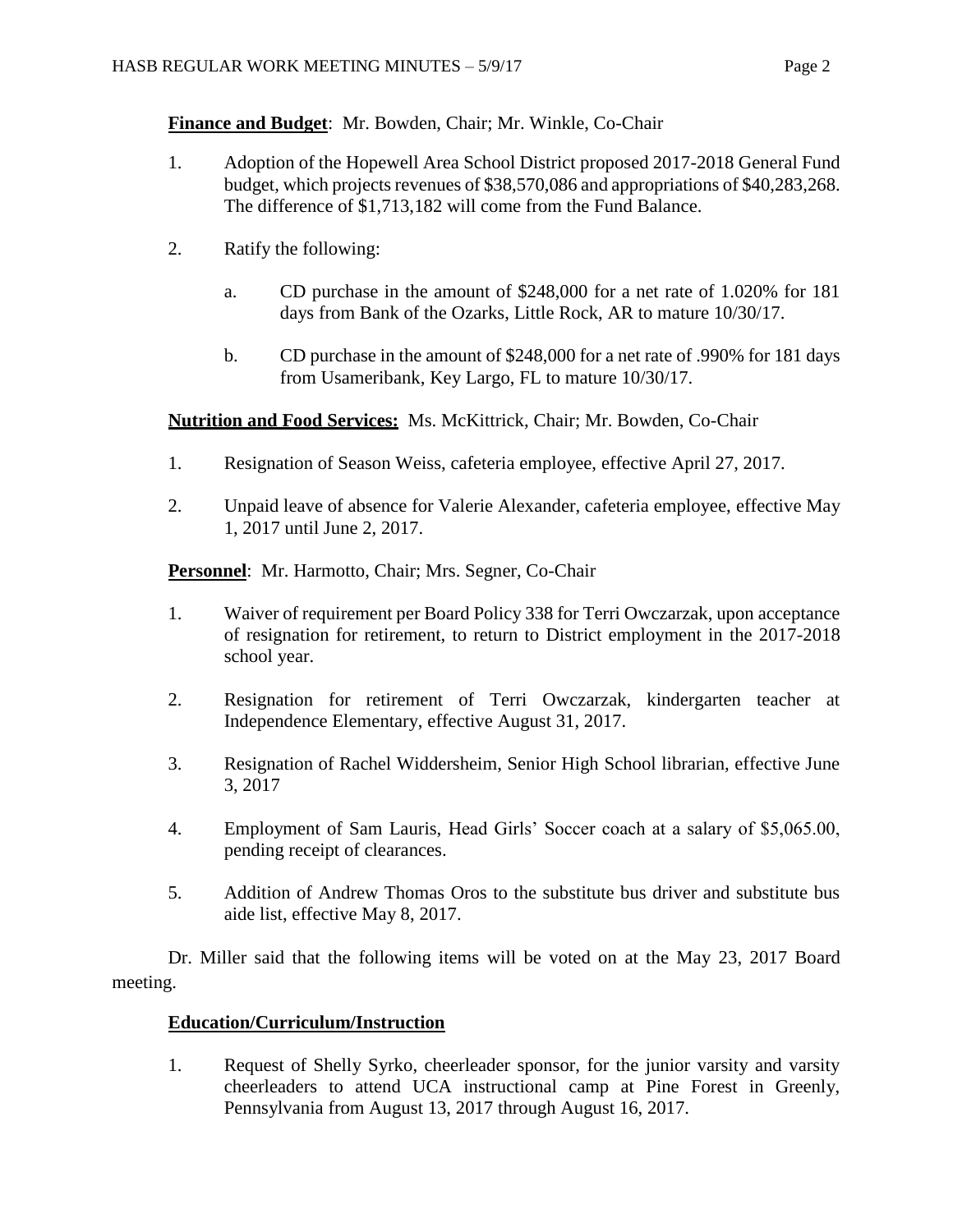- 2. 2017-2018 Beaver County Career and Technology Center general operating budget in the amount of \$5,769,072.
- 3. Agreement with the Beaver County Career and Technology Center to allow for a 7% fund balance and a 1.7% capital reserve ceiling.
- 4. Articles of Agreement with the Beaver Valley Intermediate Unit to provide Discovery Education service at a cost of \$1.35 per student for the 2017-2018 school year.
- 5. Articles of Agreement with the Beaver Valley Intermediate Unit to provide Discovery Education-Local Host service at a cost of \$530.00 for the 2017-2018 school year.
- 6. Articles of Agreement with the Beaver Valley Intermediate Unit to provide Over Drive School Digital Library Access service at a cost of \$1,498.00 for the 2017- 2018 school year.
- 7. Agreement to participate in the Beaver Valley Intermediate unit's Beaver County Summer Academy for 2017 at a cost of \$500.00.

# **Athletics**

1. Price increase for swim lessons as follows: \$60 for one child, \$100 for two children and \$150 for three or more children

## **Buildings and Grounds**

- 1. Request of the Varsity Tennis Boosters to display sponsorship signs on the District tennis courts for the fall 2017 season.
- 2. Request of the Pittsburgh Trust for Cultural Resources to use the Senior High auditorium on April 13, 2018 from 3:30p.m. until 9:30 p.m. for performances.

## **Finance and Budget**

1. Supply bids for the 2017-2018 school year for the following departments:

| a.          | Athletics                 | \$5,305.81  |
|-------------|---------------------------|-------------|
| $h_{\cdot}$ | Art                       | \$4,640.66  |
| c.          | Custodial                 | \$14,534.00 |
| $d_{\cdot}$ | <b>Industrial Arts</b>    | \$2,426.18  |
| e.          | <b>Physical Education</b> | \$2,997.13  |
| f.          | Science                   | \$8,538.42  |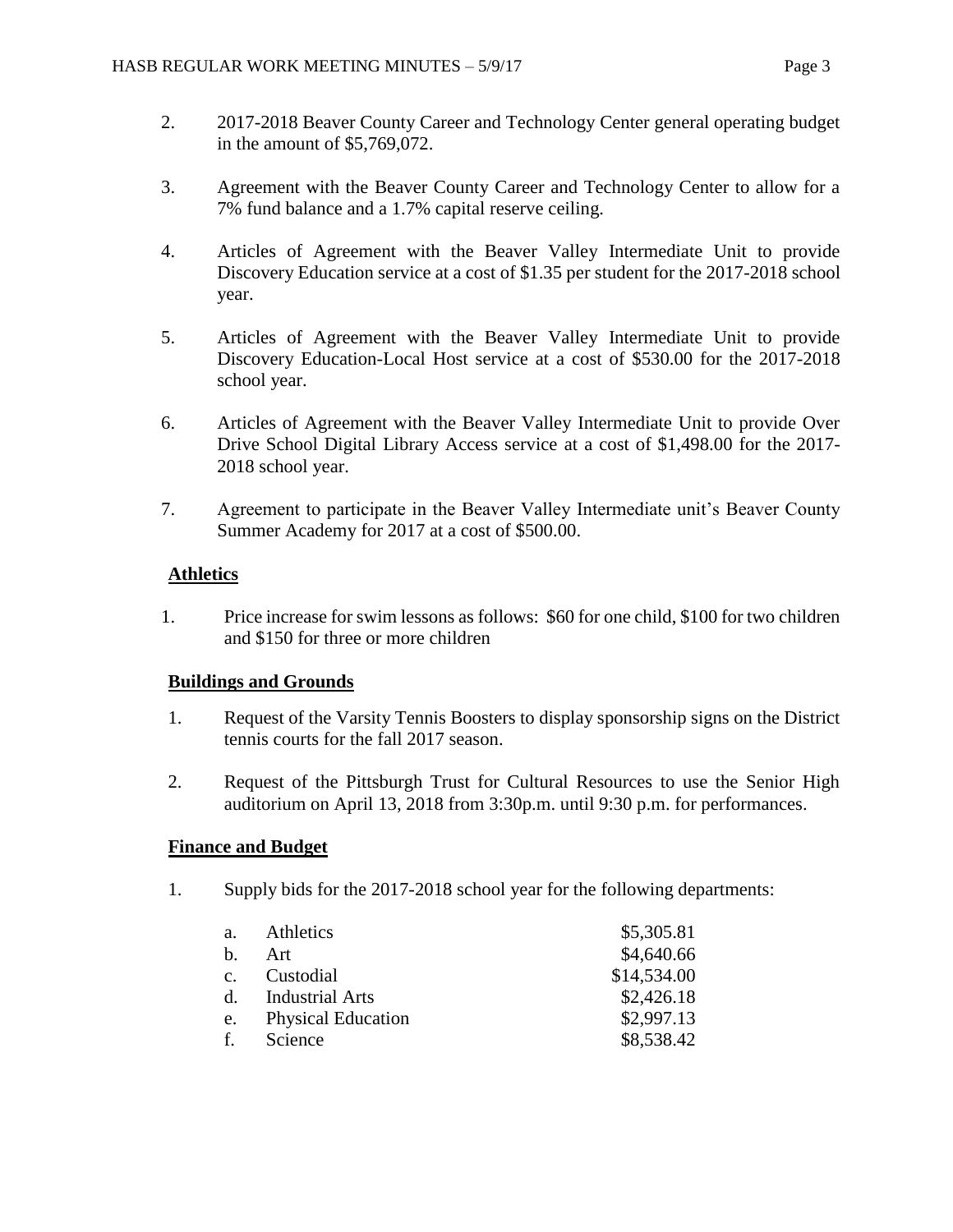## **Personnel**

- 1. Agreement between Confidential Employees and the Hopewell Area School District for the three year period beginning July 1, 2017 and ending June 30, 2020.
- 2. Resignation of Diana Henry, substitute bus driver and transportation aide, effective February 27, 2017.
- 3. Employment of Joleen Vongray, transportation aide, effective February 24, 2017.
- 4. Resignation for retirement of Mary Lou O'Connell, learning support aide at Hopewell Elementary School, effective June 2, 2017.

# **Visitors**

Kevin Biesenkamp and Camille Houy spoke of their concern for class size at Independence Elementary School and asked the Board to consider adding additional staff.

Arleen Tierney had questions concerning 2017-2018 budget and enrollment figures, which were addressed by Mrs. Robb and Dr. Miller.

At this point in the meeting Mr. Bufalini returned to Education/Curriculum/Instruction.

# **Education/Curriculum/Instruction by Lesia Dobo**

## MOTION #1

By Mrs. Dobo, seconded by Daniel Santia, to approve the elimination of the following positions. MOTION carried unanimously by an affirmative vote of all Directors in attendance.

- a. One (1) Special Education professional position at Hopewell Junior High
- b. One (1)  $3<sup>rd</sup>$  Grade Classroom professional position at Independence Elementary
- c. One (1)  $5<sup>th</sup>$  Grade Classroom professional position at Hopewell Junior High

## MOTION #2

By Mrs. Dobo, seconded by Lori McKittrick, to approve the addition of one (1) 6th grade classroom professional position at the Junior High School. MOTION carried unanimously by an affirmative vote of all Directors in attendance.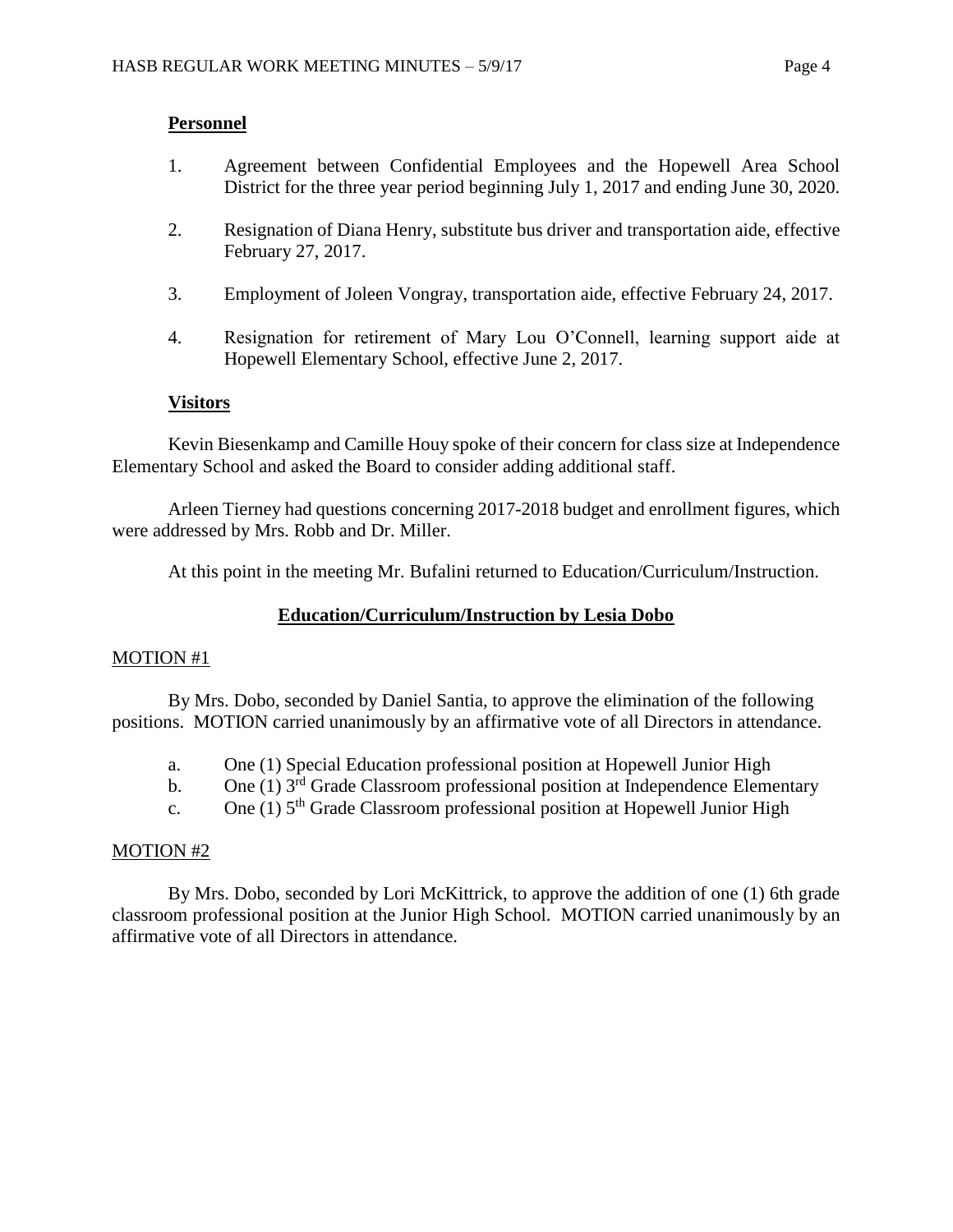### **Finance and Budget by John Bowden**

### MOTION #3

By John Bowden, seconded by Daniel Santia, to approve the adoption of the Hopewell Area School District proposed 2017-2018 General Fund budget, which projects revenues of \$38,570,086 and appropriations of \$40,283,268. The difference of \$1,713,182 will come from the Fund Balance. MOTION carried by an affirmative roll call vote of eight Directors, with Mr. Winkle voting no.

### MOTION #4

By John Bowden, seconded by Lesia Dobo, to ratify the following. MOTION carried unanimously by an affirmative vote of all Directors in attendance.

- 1. CD purchase in the amount of \$248,000 for a net rate of 1.020% for 181 days from Bank of the Ozarks, Little Rock, AR to mature 10/30/17.
- 2. CD purchase in the amount of \$248,000 for a net rate of .990% for 181 days from Usameribank, Key Largo, FL to mature 10/30/17.

### **Nutrition and Food Services by Lori McKittrick**

#### MOTION #5

By Lori McKittrick, seconded by John Bowden, to accept the resignation of Season Weiss, cafeteria employee, effective April 27, 2017. MOTION carried unanimously by an affirmative vote of all Directors in attendance.

#### MOTION #6

By Lori McKittrick, seconded by Anna Segner, to approve the unpaid leave of Valerie Alexander, cafeteria employee, effective May 1, 2017 until June 2, 2017. MOTION carried unanimously by an affirmative vote of all Directors in attendance.

### **Personnel by Rob Harmotto**

#### MOTION #7

By Rob Harmotto, seconded by Lesia Dobo, to approve the waiver of requirement per Board Policy 338 for Terri Owczarzak, upon acceptance of resignation for retirement, to return to District employment in the 2017-2018 school year. MOTION carried unanimously by an affirmative vote of all Directors in attendance.